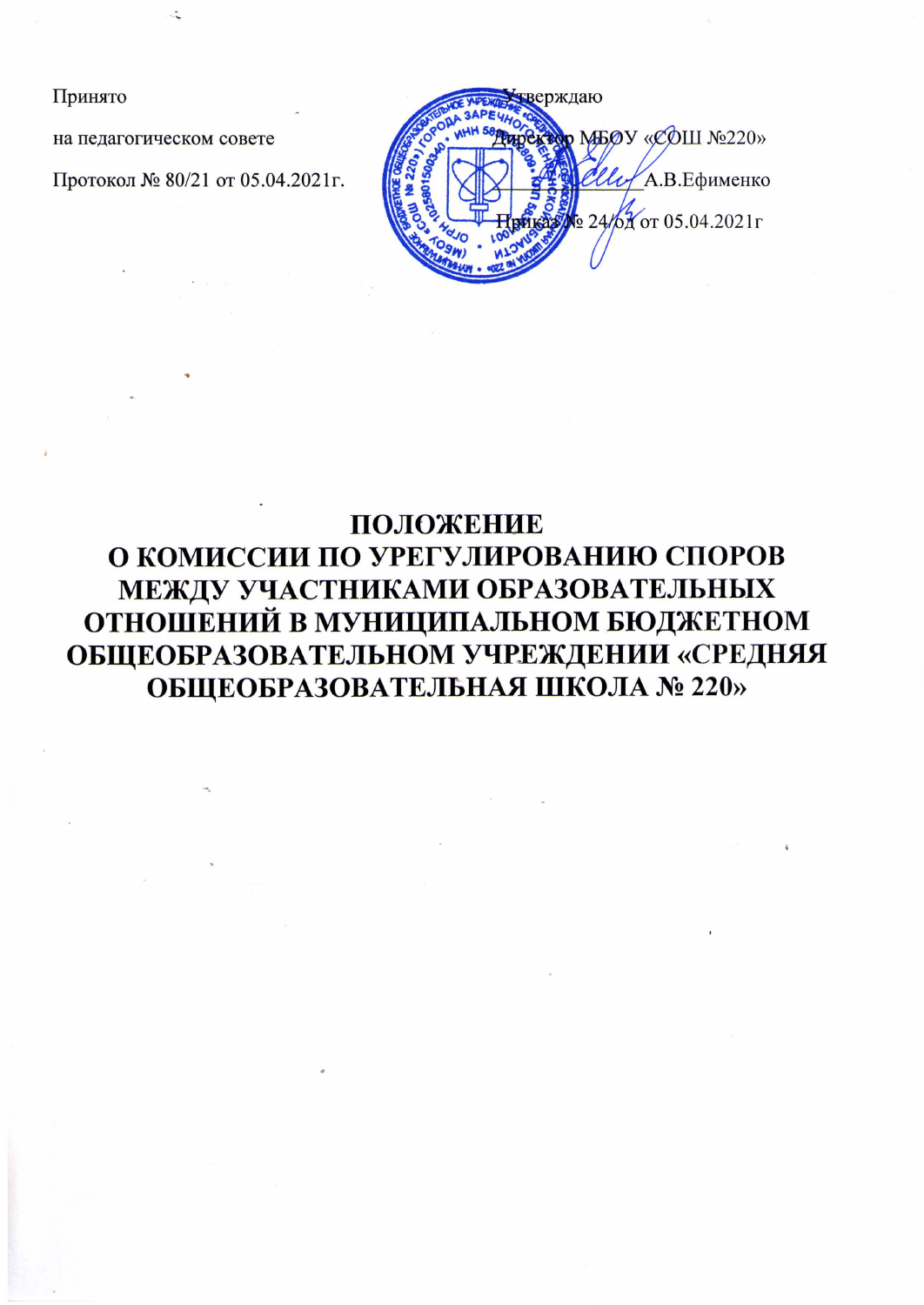#### 1. Общие положения.

 $\mathbb{R}^2$ 

1.1. Положение о комиссии по урегулированию споров между участниками образовательных отношений (далее - Положение) разработано на основе Федерального закона от 29.12.2012 № 273-ФЗ "Об образовании в Российской Федерации" (далее -Федеральный закон "Об образовании в Российской Федерации") с последующими изменениями.

1.2. Комиссия по урегулированию споров между участниками образовательных отношений (далее - Комиссия) создана в целях урегулирования разногласий между участниками образовательных отношений по вопросам реализации права на образование, в т. ч. в случаях возникновения конфликта интересов педагогического работника, применения локальных нормативных актов, обжалования решений о применении к обучающимся дисциплинарного взыскания.

1.3. Комиссия в своей деятельности руководствуется Конституцией РФ, Федеральным законом "Об образовании в Российской Федерации", а также другими федеральными законами, иными нормативными правовыми актами РФ, законами и иными нормативными правовыми актами субъектов РФ, содержащими нормы, регулирующие отношения в сфере образования, локальными нормативными актами школы и Положением.

## 2. Функции и полномочия Комиссии.

2.1. Комиссия осуществляет следующие функции:

- прием и рассмотрение обращений участников образовательных отношений по вопросам реализации права на образование;

осуществление анализа представленных участниками образовательных отношений материалов, в т. ч. по вопросу возникновения конфликта интересов педагогического работника, применения локальных нормативных актов, решений о применении к обучающимся дисциплинарного взыскания;

- урегулирование разногласий между участниками образовательных отношений;

- принятие решений по результатам рассмотрения обращений.

2.2. Комиссия имеет право:

- запрашивать у участников образовательных отношений необходимые для ее деятельности документы, материалы и информацию;

- устанавливать сроки представления запрашиваемых документов, материалов и информации;

проводить необходимые консультации по рассматриваемым  $\equiv$ спорам с участниками образовательных отношений;

- приглашать участников образовательных отношений для дачи разъяснений.

2.3. Комиссия обязана:

- объективно, полно и всесторонне рассматривать обращение участника образовательных отношений;

- обеспечивать соблюдение прав и свобод участников образовательных отношений;

- стремиться к урегулированию разногласий между участниками образовательных отношений;

- в случае наличия уважительной причины пропуска заседания заявителем или тем лицом, действия которого обжалуются, по их просьбе переносить заседание на другой срок;

- рассматривать обращение в течение десяти календарных дней с момента поступления обращения в письменной форме;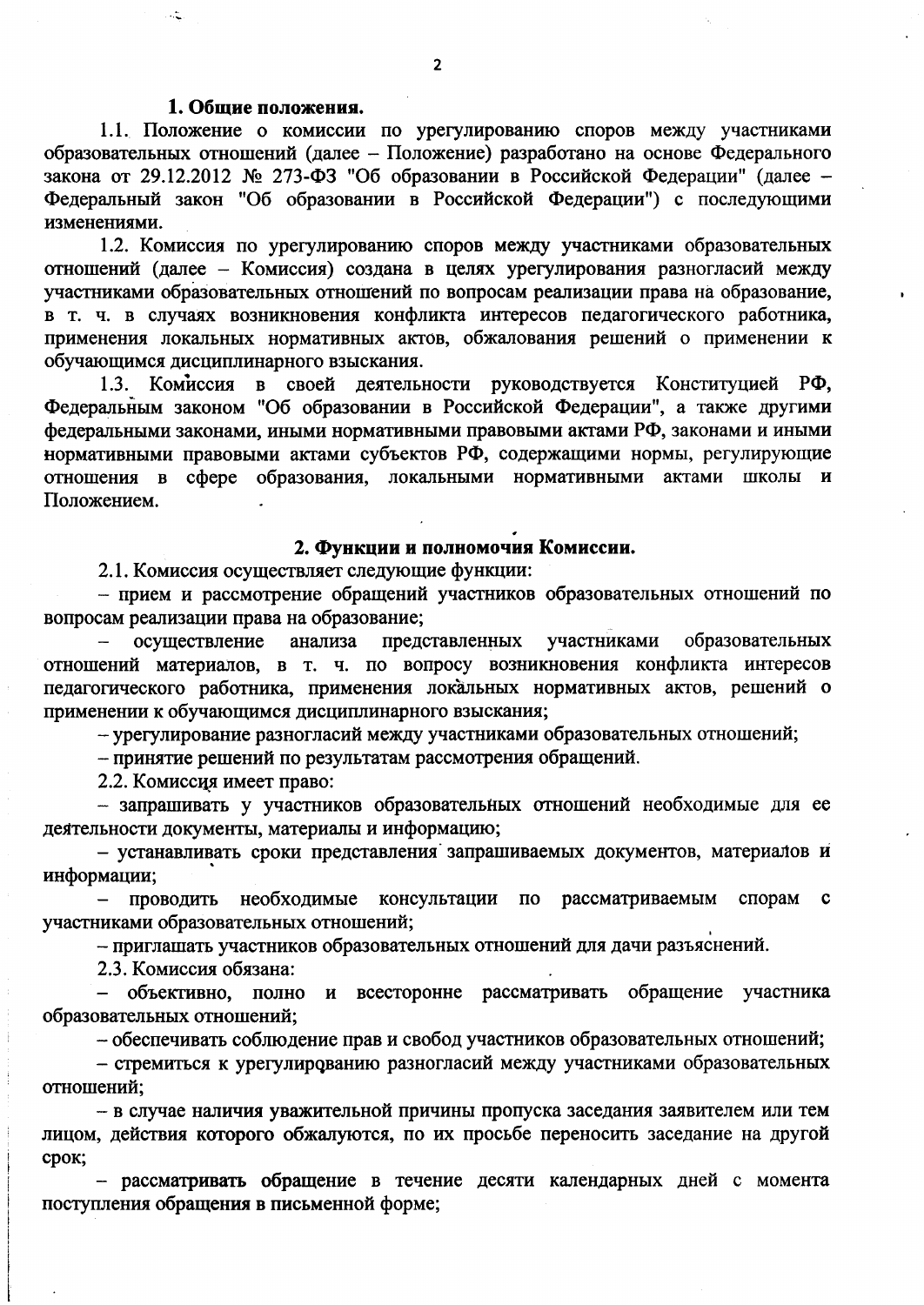образовании, - принимать решение в соответствии с законодательством об локальными нормативными актами школы.

### 3. Состав и порядок работы Комиссии.

включаются число  $3.1<sub>1</sub>$ равное B состав Комиссии представителей совершеннолетних обучающихся (не менее двух), родителей (законных представителей) несовершеннолетних обучающихся (не менее двух), работников школы (не менее двух).

Состав Комиссии утверждается сроком на один год приказом директора школы.

Одни и те же лица не могут входить в состав Комиссии более двух сроков подряд.

3.2. В состав Комиссии входят председатель Комиссии, заместитель председателя Комиссии, ответственный секретарь и другие члены Комиссии.

3.3. Руководство Комиссией осуществляет председатель, избираемый простым большинством голосов членов комиссии из числа лиц, входящих в ее состав.

Председатель Комиссии:

 $\mathcal{L}$ 

- осуществляет общее руководство деятельностью Комиссии;

- председательствует на заседаниях Комиссии;

- организует работу Комиссии;

- определяет план работы Комиссии;

- осуществляет общий контроль за реализацией принятых Комиссией решений;

- распределяет обязанности между членами Комиссии.

3.4. Заместитель председателя Комиссии назначается решением председателя Комиссии.

Заместитель председателя Комиссии:

- координирует работу членов Комиссии;

- готовит документы, выносимые на рассмотрение Комиссии;

- осуществляет контроль за выполнением плана работы Комиссии;

- в случае отсутствия председателя Комиссии выполняет его обязанности.

3.5. Ответственным секретарем Комиссии является представитель школы.

Ответственный секретарь Комиссии:

- организует делопроизводство Комиссии;

- ведет протоколы заседаний Комиссии;

- информирует членов Комиссии о дате, месте и времени проведения заседаний Комиссии и о вопросах, включенных в повестку дня заседания Комиссии, в срок не позднее пяти календарных дней до дня проведения заседания Комиссии;

– доводит решения Комиссии до администрации школы, совета обучающихся, совета родителей, а также представительного органа работников этой школы;

- обеспечивает контроль за выполнением решений Комиссии;

- несет ответственность за сохранность документов и иных материалов, рассматриваемых на заседаниях Комиссии.

3.6. Член Комиссии имеет право:

- в случае отсутствия на заседании изложить свое мнение по рассматриваемым вопросам в письменной форме, которое оглашается на заседании и приобщается к протоколу;

- в случае несогласия с принятым на заседании решением Комиссии излагать в письменной форме свое мнение, которое подлежит обязательному приобщению к протоколу заседания Комиссии;

- принимать участие в подготовке заседаний Комиссии;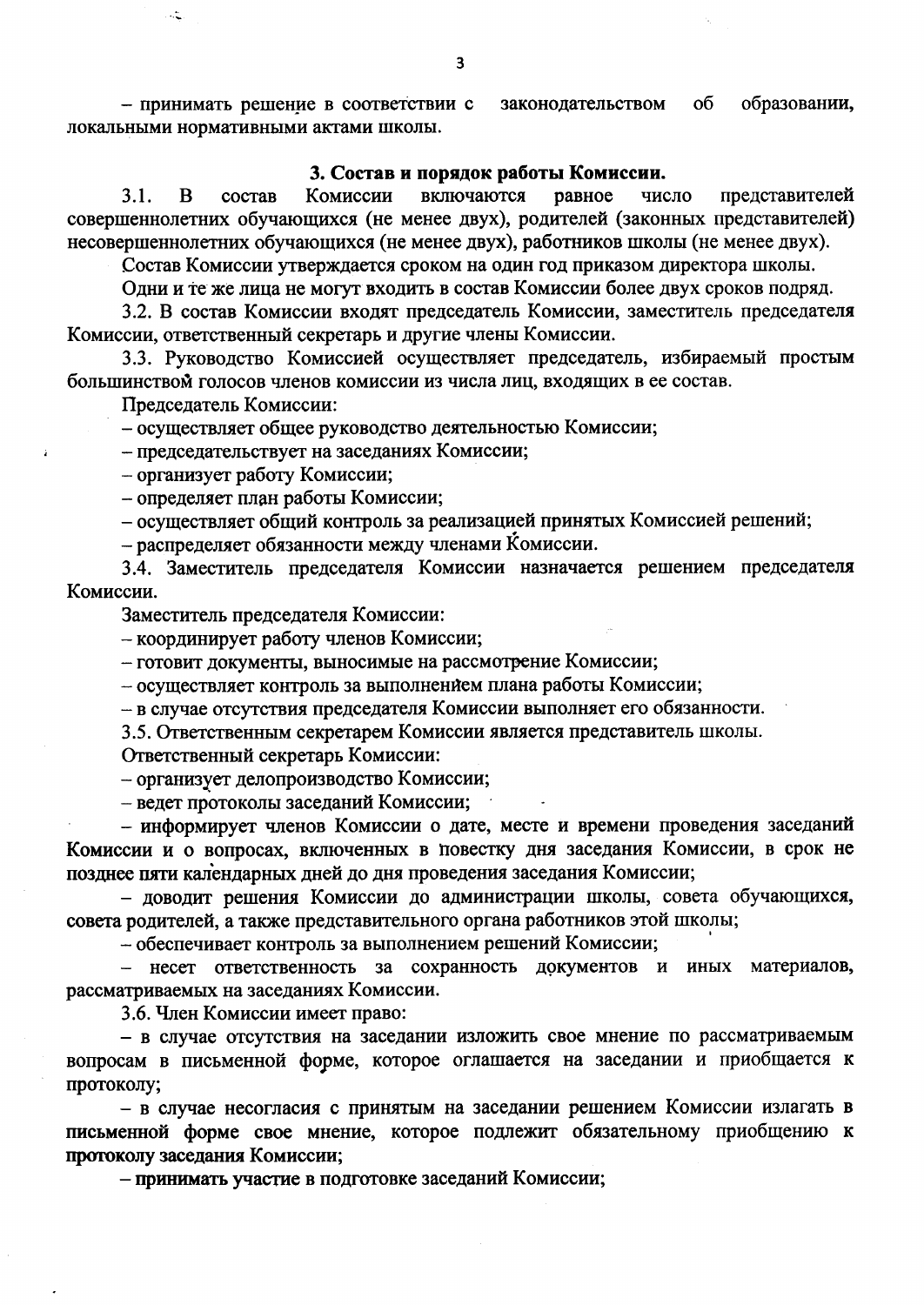обращаться председателю Комиссии  $\overline{a}$ вопросам, входящим  $\mathbf{B}$  $\kappa$ компетенцию Комиссии;

- обращаться по вопросам, входящим в компетенцию Комиссии, за необходимой информацией к лицам, органам и организациям;

- вносить предложения руководству Комиссии о совершенствовании организации работы Комиссии.

3.7. Член Комиссии обязан:

 $\ddot{\cdot}$ 

- участвовать в заседаниях Комиссии;

- выполнять возложенные на него функции в соответствии с Положением и решениями Комиссии;

- соблюдать требования законодательных и иных нормативных правовых актов при реализации своих функций;

- в случае возникновения личной заинтересованности, способной повлиять на объективность решения, сообщить об этом Комиссии и отказаться в письменной форме от участия в ее работе.

3.8. Комиссия самостоятельно определяет порядок организации своей работы. Основной формой деятельности Комиссии являются заседания, которые проводятся по мере необходимости. Ход заседаний фиксируется в протоколе.

Заседание Комиссии считается правомочным, если на нем присутствует не менее половины от общего числа ее членов, при условии равного числа представителей представителей) (законных родителей обучающихся, совершеннолетних несовершеннолетних обучающихся, работников школы.

3.9. По результатам рассмотрения обращения участников образовательных отношений Комиссия принимает решение в целях урегулирования разногласий между участниками образовательных отношений по вопросам реализации права на образование.

В случае установления факта нарушения права на образование Комиссия принимает решение, направленное на его восстановление, в т. ч. с возложением обязанности по обучающихся, родителей (законных на нарушений устранению выявленных представителей) несовершеннолетних обучающихся, а также работников школы.

В случае необоснованности обращения участника образовательных отношений, отсутствии нарушения права на образование, Комиссия отказывает в удовлетворении просьбы обратившегося лица.

Решение Комиссии принимается открытым голосованием простым большинством голосов, присутствующих на заседании. В случае равенства голосов принятым считается решение, за которое проголосовал председательствовавший на заседании Комиссии.

Решения Комиссии оформляются протоколами, которые подписываются всеми присутствующими членами Комиссии.

3.10. Решения Комиссии в виде выписки из протокола в течение трех дней со дня заседания направляются заявителю, в администрацию школы, совет обучающихся, совет родителей, а также в представительный орган работников школы для исполнения.

Решение Комиссии может быть обжаловано в установленном законодательством РФ порядке.

Решение комиссии является обязательным для всех участников образовательных отношений в школе, и подлежит исполнению в сроки, предусмотренные указанным решением.

личную Комиссии члена, имеющего составе  $3.11.$ При наличии  $\overline{\mathbf{B}}$ заинтересованность, способную повлиять на объективность решения, он подлежит замене на другого представителя, путем внесения изменения в приказ о составе Комиссии.